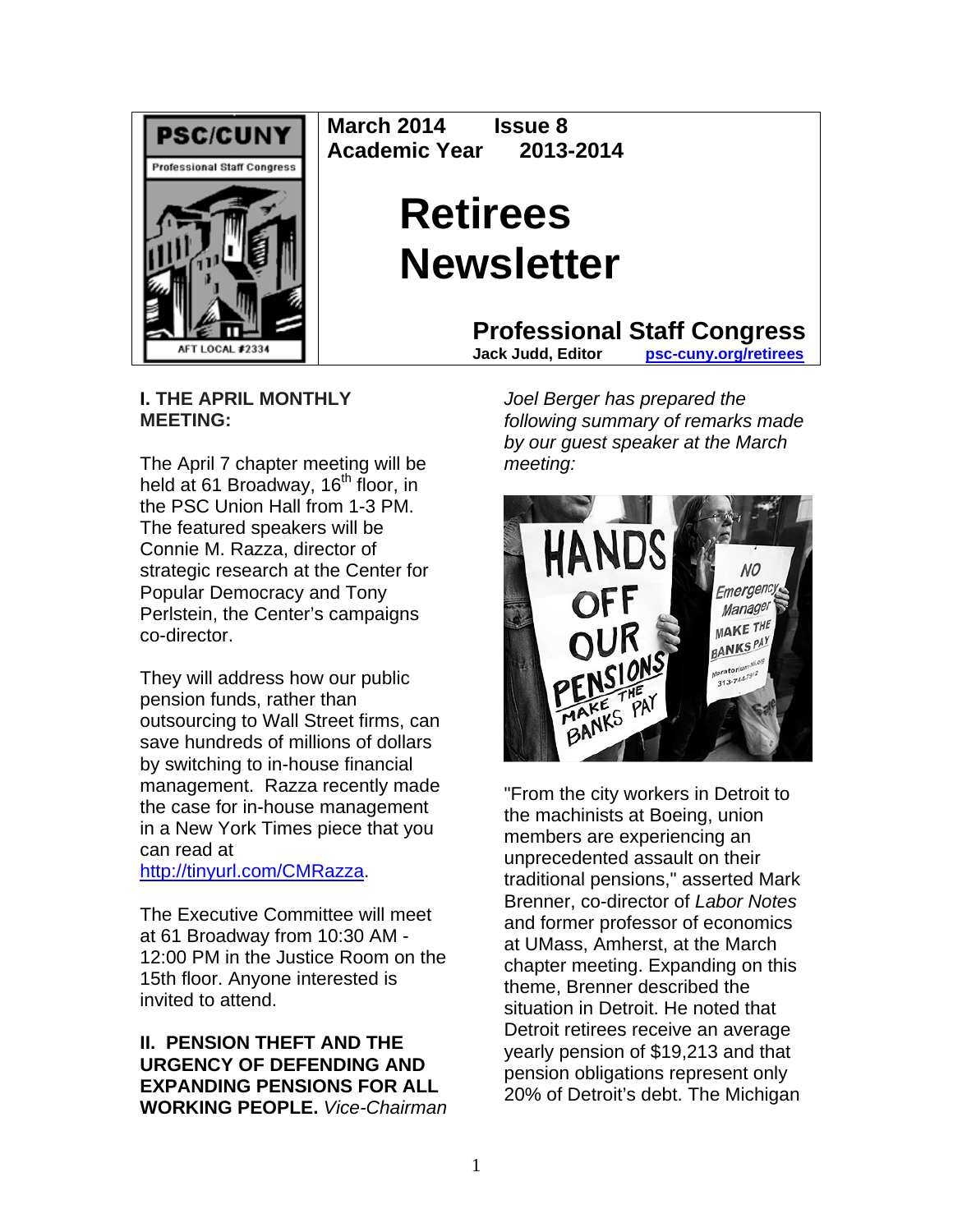State Constitution prohibits changes to pensions. Yet, a legal challenge to the Constitution was successful because Detroit declared bankruptcy, and a judge ruled that pensions had to be reduced.

In the private sector, at Boeing, workers accepted a contract that will terminate their traditional definedbenefit pension plan in 2016 and convert the plan into a 401(k). Succumbing to great pressure from their international union and company threats to move production to another state, the workers narrowly approved the change during a recent renegotiation of their existing contract.

In New York State, a Tier 6 in the pension plans was established for new hires, resulting in "a massive reduction" in pensions, according to Brenner. In Tier 6, the age of retirement is 65, employees pay increased contributions in to their pensions, and the last 5 years of a public employee's service are averaged to determine the amount of their pension benefit. Those in Tier 6 can expect to receive a pension equivalent to only 50% of their Final Average Salary compared to 60% of Final Average Salary for workers in Tier 5.

"Why is this happening? What are you hearing on TV? What do the pundits say about your pensions?" Brenner asked. "The story line that everybody from Washington to Wall Street is peddling is that union workers make too much money that public sector pensions are breaking the bank."



Brenner identifies the anti-public worker strategy as a way of "taking the people who have nothing and pitting them against those who have a little, so that the folks who have it all can scurry right out of the limelight." The traditional threelegged stool for retirement (individual savings, pensions, and Social Security) has been whittled away. The individual savings rate fell to near zero in recent years because wages have been stagnant. In realdollar terms, salaries were higher in 1973. Workers are drawing on their savings, and going into debt.

Considering pensions, in 1983 about 60% of the workforce had access to a defined-benefit pension plan, with 10% in defined-contribution plans. Today 55% of workers have no pensions, 33% are enrolled in 401ktype defined-contribution plans and only 14% have defined-benefit pension plans.

With so few workers receiving pensions and public sector workers set up as scapegoats, it's no wonder that "why-should-they-get-a-pensionif-you-don't" arguments resonate so well with so many workers. Many hold similar views about the health care benefits and salaries of public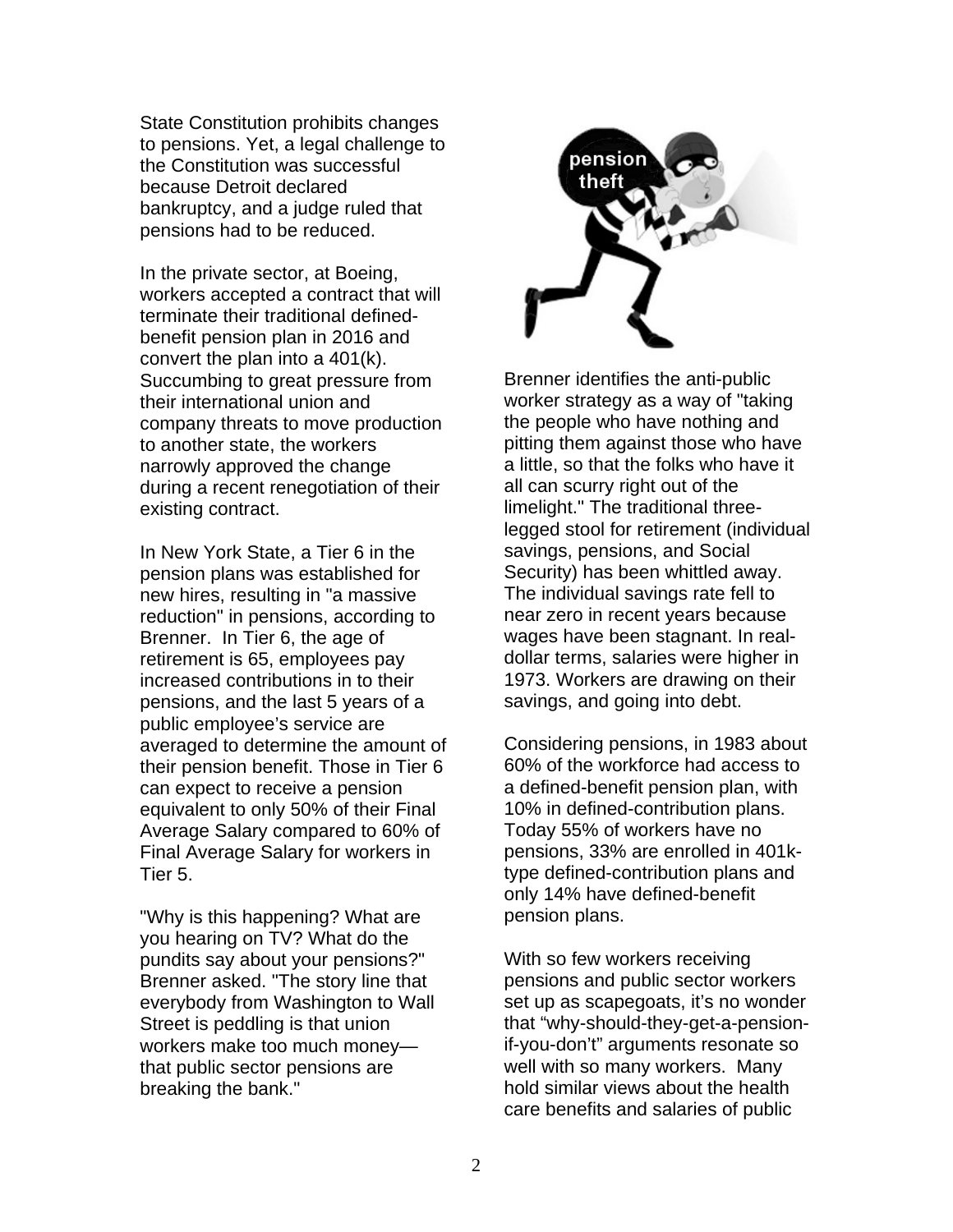workers, too. The task of changing these beliefs is the most important political challenge facing public sector labor unions today.

Many pension programs, both in the private and public sectors, are underfunded. In New Jersey, for the last 15 years, insufficient funds were allocated for public pensions. New Jersey's pension system is only 55% funded. The pension fund at St. Vincent's Hospital in New York was funded at 54% when it closed. The hospital workers' pensions were then capped. When United Airlines went into bankruptcy 10 years ago, the pilots lost up to 70% of their pension benefits. Corporations recorded paper profits on their pension investments, and did not contribute to pension funds properly. Yet the corporations raised dividends to their shareholders. Similarly, many states have not contributed properly to their pension funds in recent years, and some have chosen to cut taxes rather than fulfill their pension obligations.

"The arithmetic is not in our favor," Brenner said. It is easy for conservative politicians to oppose any increase in taxes to support "already cushy college professors and their pensions." As "we live in the richest country in humankind," our challenge is how to assure that every worker has a living wage. Fast food workers are taking action to change what people think is possible in terms of the minimum wage. The minimum wage is now being increased in many parts of the country because of their organizing.



"We need to do the same thing around taxes. In 1945, corporations paid 1/3 of all tax receipts. Today they pay 8%. In New York State, if you make \$15,000 you pay 11% of your income in city and state taxes. If you make a million dollars, you pay only 6% of your income. There is an opening in New York politics to start raising questions about the tax structure," Brenner concluded. The PSC must join with students and parents to make the case that the money is there, and work to "change the story line" and to "turn things around."

## **III. SOCIAL SECURITY NEWS**

Corinda Crossdale, acting director of the New York State Office for the Aging, recently published a letter that may be of some interest to PSC retirees.

### Dear Friends,

The Social Security Administration (SSA) has decided to delay implementation of some key service changes until later in 2014. Beginning August 2014, the SSA will no longer issue Social Security Number (SSN) printouts in their field offices. People who need proof of their SSN and who cannot locate their SSN card will need to apply for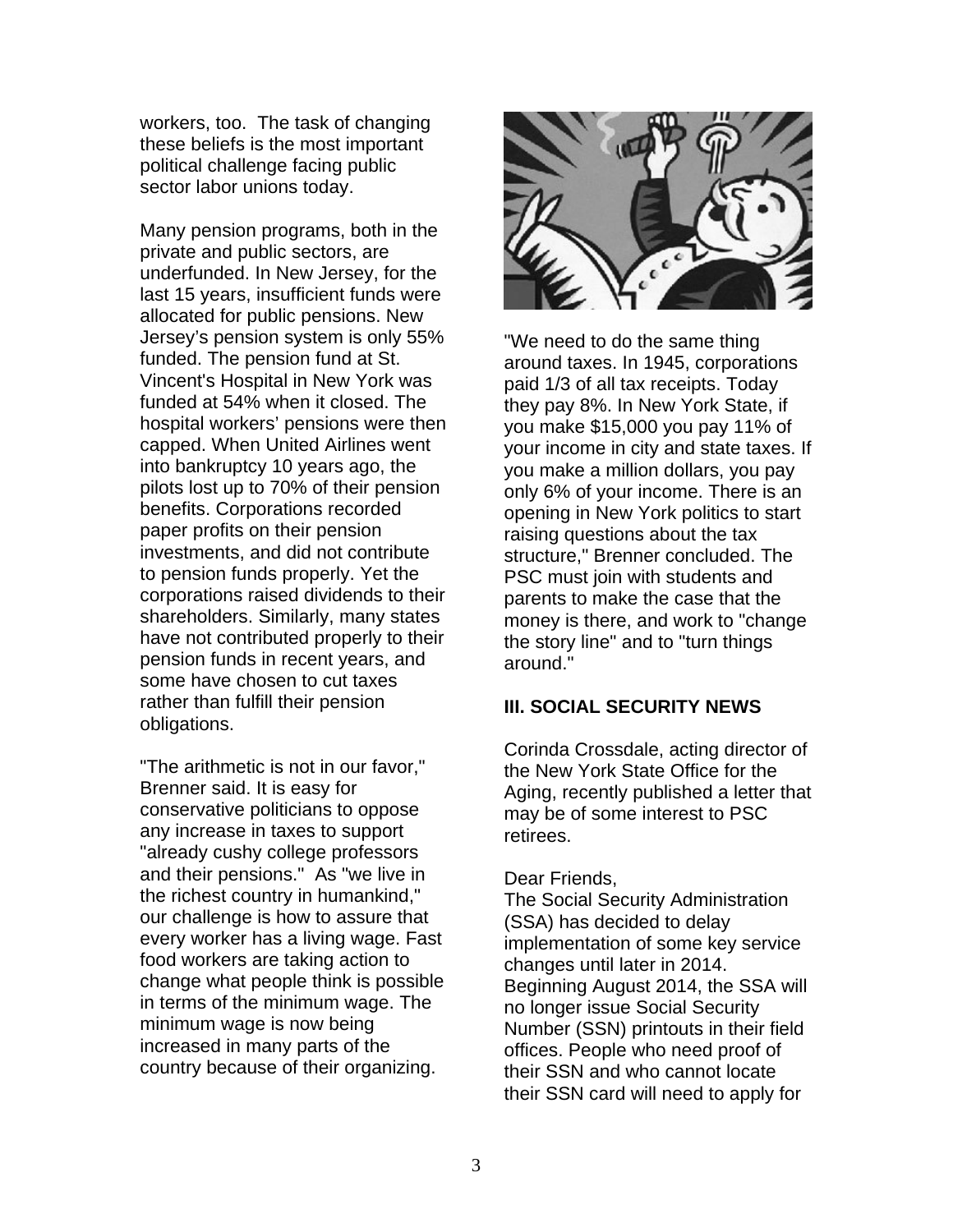a replacement card. Beginning October 2014, SSA field offices will stop providing benefit verification letters, except in emergency situations. Proof of Social Security and/or Supplemental Security Income (SSI) is available to most beneficiaries by registering for their personal **MY Social Security** account online at

#### www.socialsecurity.gov/myaccount,

or by calling the national, toll-free number, 1-800-772-1213…. [*Editor's note: the rest of the letter is relevant to pension funds and employers, not to individual retirees.*] …

#### Thanks so much.

Corinda Crossdale, Acting Director New York State Office for the Aging: 518-474-4425

## **IV. LETTERS FROM OUR READERS**

*It is encouraging to know that we have a wide readership extending from ocean to ocean. Retiree Harvey F. Carroll (Kingsborough Community College) resides in Lake Forest Park, Washington. The notice in the February issue about Labor Goes to the Movies showing a documentary on Hannah Arendt, elicited these comments from him:* 

"Read your latest retirees newsletter with interest. About the showing of the movie about Hannah Arendt – this reminded me of the time I was a grad student in chemistry at Cornell in the 1960s and heard that she was giving a course on Modern Political Theory: From Machiavelli to Marx.... She flew in from Chicago each week to give her lectures…. She was

most fascinating. She spoke as if she knew her subjects personally, with great wit and an incredible depth of knowledge."

## **V. LABOR GOES TO THE MOVIES PRESENTS VIDAS SECAS— FRIDAY, APRIL 11**



The PSC's film series continues with a screening of *Vidas Secas* (Brazil, Pereira dos Santos, 1963) on Friday, April 11, 6 PM, PSC Union Hall, 16<sup>th</sup> floor, 61 Broadway. The theme for this year's series is "work." An exemplar of Cinema Novo, the 1960s Latin American film movement focusing on the economic and political conditions of the poor, *Vidas Secas* explores the theme by showing the desperate struggle for life of skilled but landless peasants in the drought-ridden northeast of Brazil. After trudging through an austere landscape, the father is hired as a cowhand, and the family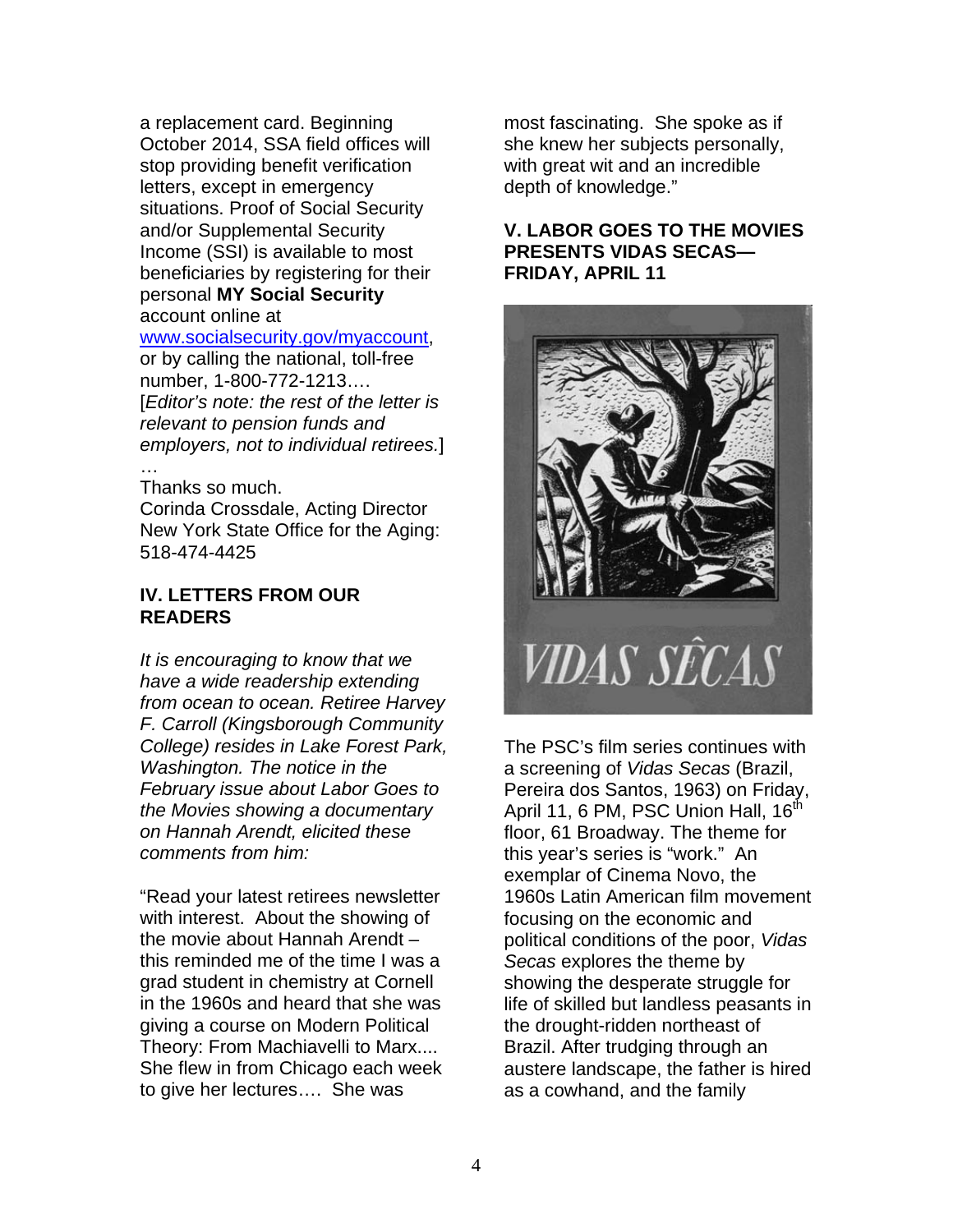dreams of more, but they suffer exploitation at the hands of the landowner and the law. Speaker: Prof. Matilde Zimmerman teaches Latin American history at Sarah Lawrence College. She is the author of *Sandinista: Carlos Fonseca and the Nicaraguan Revolution* (Duke, 2000).

Doors open at 6 PM. Light refreshments provided.

## **VI. REPORT: LEVERAGING NEW YORK'S FINANCIAL POWER TO COMBAT INEQUALITY**



The Center for Popular Democracy has proposed a way to save the City hundreds of millions of dollars per year in a report, "One New York for All of Us: Leveraging New York's Financial Power to Combat Inequity." (Read the report online: http://bit.ly/18kfqkz.) Connie Razza. lead author of the report and Director of Strategic Research Initiatives at the Center for Popular Democracy, will be the guest speaker at the chapter's April meeting. Tony Perlstein, the Center's campaigns co-director, will also speak.

By using its huge financial leverage to renegotiate the terms of existing financial services agreements, holding Wall St. fully accountable for fraud, and creating an in-house financial management team for pension fund assets and bond deals, the Center believes the City could save more than \$750 million a year. "We spend a ton of money with [Wall Street Banks], and we should use that clout," said Connie Razza. "The city and its related authorities have powerful financial leverage and economic power to demand short, medium and long-term changes from Wall Street that will save money for taxpayers, bring in more revenue for essential city services, and move new investments and new jobs into our neighborhoods and small businesses." The report, released with support from the New Day New York Coalition, calls for sweeping solutions. The in-house management team is particularly appealing. The report says: "Even with salaries high enough to attract top quality managers, the city would not pay the typical '2 percent of assets under management, plus 20 percent of profits' that hedge funds, privateequity firms and real-estate firms typically charge." The profit motive of in-house managers would be fully aligned with the needs of city employees and in-house managers would be better situated to ensure that investments are financially responsible, and that they contribute to the city's broader economy and the funds' bottom line. Managing bonds and pension assets internally could save the city and the MTA \$490 million in fees to banks, according to the report.

As significant a change as this would be, insourcing of financial management is an idea that the city's